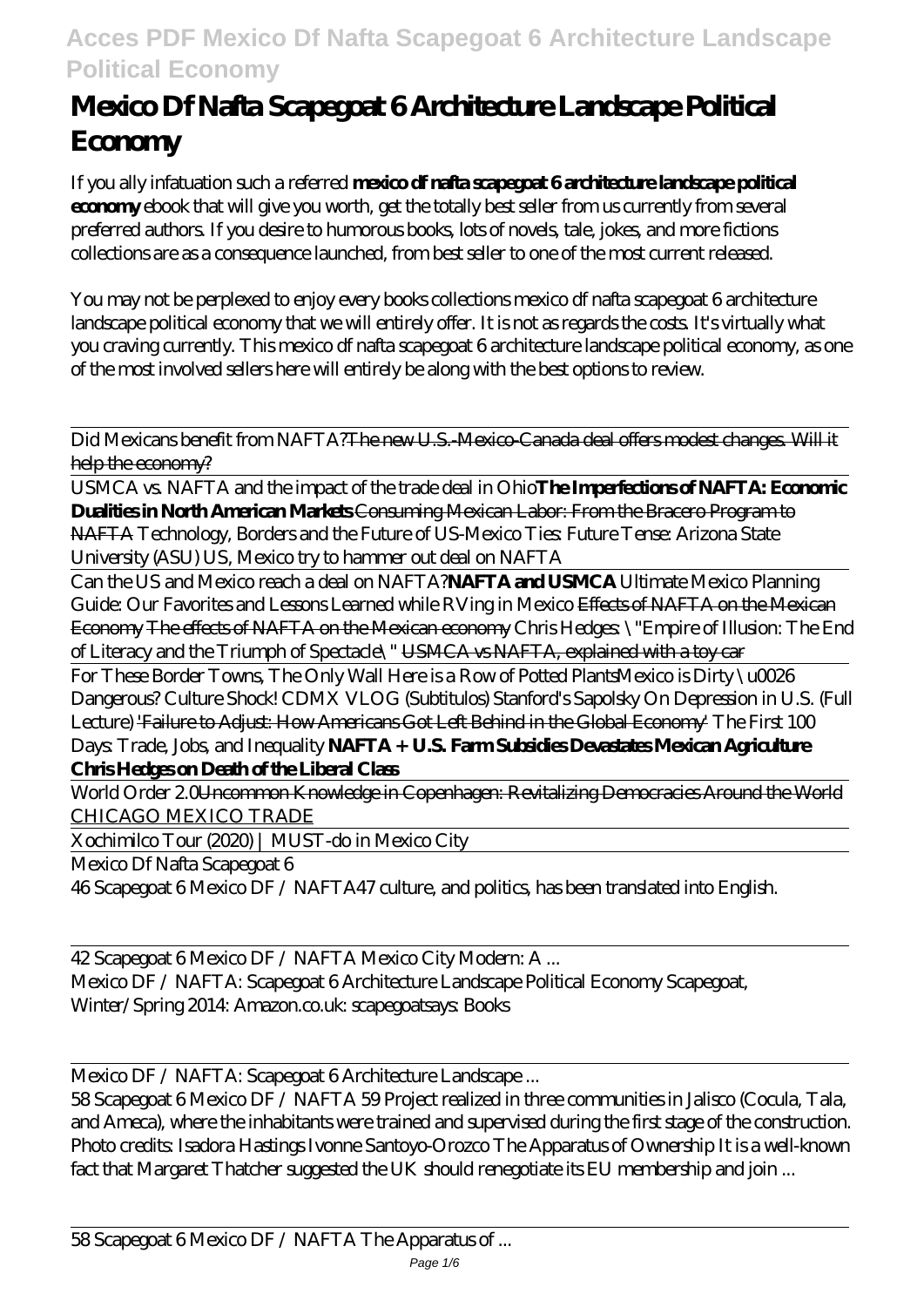114 Scapegoat 6 Mexico DF / NAFTA 115 sale (such as posters and picture books) and exhibits put on by both fine-art and popular-culture museums. More than any other nation I know, Mexico has set urban news photography near the centre of its officially consecrated visual culture. This may seem counter-intuitive, given the global circulation, in both touristic and connoisseuristic circles, of ...

110 Scapegoat 6 Mexico DF / NAFTA Pulling Back From ...

220 Scapegoat 6 Mexico DF / NAFTA Alan Smart and Sarah Cowles Borderland: A Line Constructs the Land-scape The US/Mexico border traverses the North American continent from the Gulf of Mexico to the Pacific Ocean. At 1,952 miles it is the ninth-longest border in the world and the most tightly controlled border of its length. The landscape of US/Mexico borderlands is an exemplary twenty $first...$ 

220 Scapegoat 6 Mexico DF / NAFTA 221 Boarderland: A Line ...

Mexico Df Nafta Scapegoat 6 Architecture Landscape Political Economy Best Printable 2020 Books Free Download Books Mexico Df Nafta Scapegoat 6 Architecture Landscape Political Economy Best Printable 2020 Everybody understands that reading Mexico Df Nafta Scapegoat 6 Architecture Landscape Political Economy Best Printable 2020 is helpful, because we can get enough outlined info online in the ...

Download PDF: Mexico Df Nafta Scapegoat 6 Architecture ...

" Free eBook Mexico Df Nafta Scapegoat 6 Architecture Landscape Political Economy " Uploaded By Cao Xueqin, scapegoat architecture landscape political economy is an independent not for profit bi annual journal designed to create a context for research and development regarding design practice historical investigation and theoretical inquiry the journal examines the relationship between ...

Mexico Df Nafta Scapegoat 6 Architecture Landscape ...

free pdf mexico df nafta scapegoat 6 architecture landscape political economy uploaded by edgar rice burroughs scapegoat architecture landscape political economy is an independent not for profit bi annual journal designed to create a context for research and development regarding design practice historical investigation and mexico df nafta scapegoat 6 architecture landscape political economy ...

Mexico Df Nafta Scapegoat 6 Architecture Landscape ...

Buy Mexico DF / NAFTA: Scapegoat 6 Architecture Landscape Political Economy by Scapegoatsays online on Amazon.ae at best prices. Fast and free shipping free returns cash on delivery available on eligible purchase.

Mexico DF / NAFTA: Scapegoat 6 Architecture Landscape ...

mexico df nafta scapegoat 6 architecture landscape political economy Sep 13, 2020 Posted By Jackie Collins Media TEXT ID f6865b11 Online PDF Ebook Epub Library Recommendation Source : Savage Rudimental Workshop A Musical Approach To Develop Total Control Of The 40 Pas Rudiments Bass By Matt Savage 2001 Paperback Children Of Coyote Missionaries Of Saint Francis Indian Spanish Relations In ...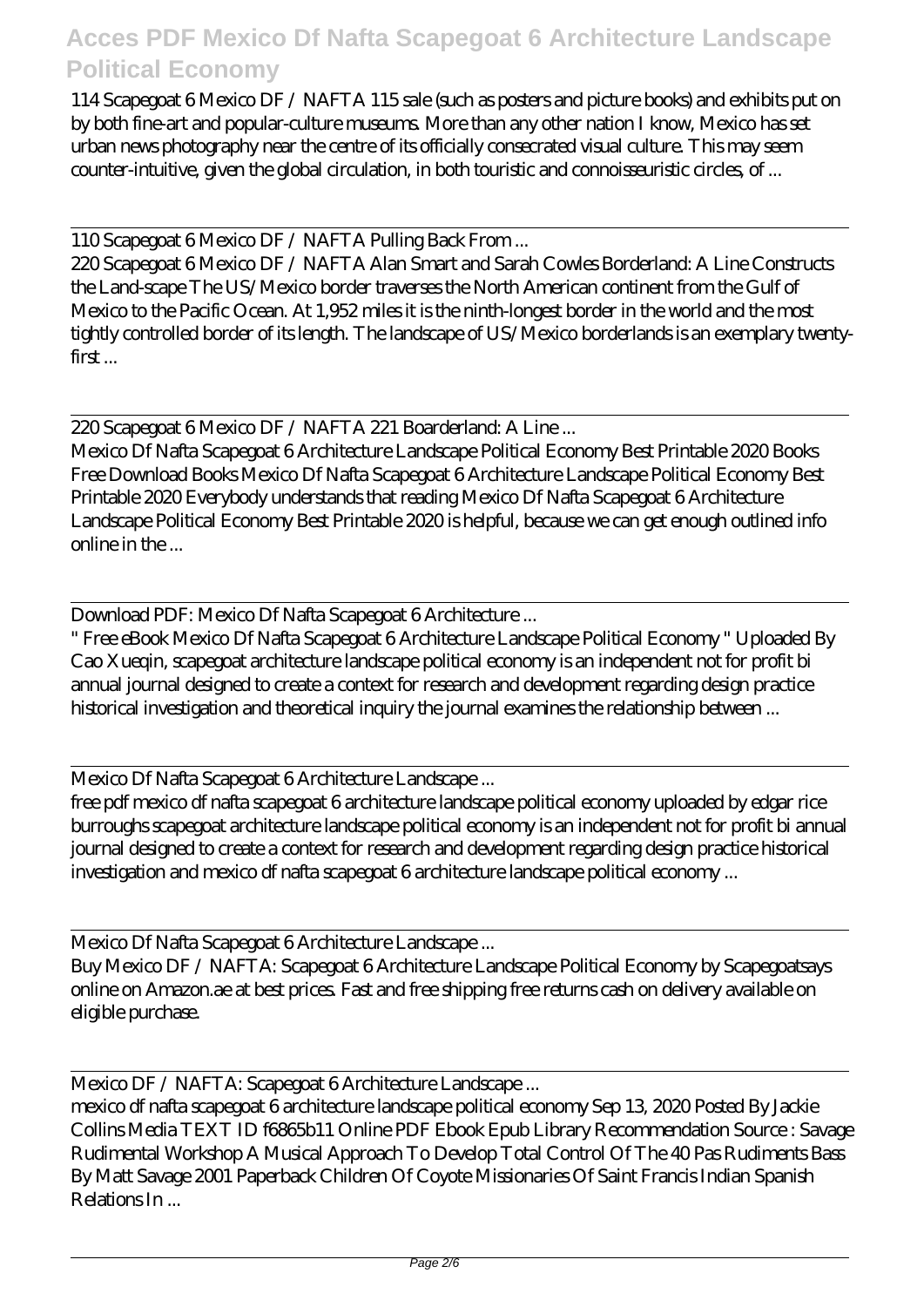#### Mexico Df Nafta Scapegoat 6 Architecture Landscape ...

204 Scapegoat 6 Mexico DF / NAFTA though El Paso and Juárez have a very strong economic and social synergy, both cities are investing separately in water infrastructure projects to secure their future, in many cases duplicating efforts.

202 Scapegoat 6 Mexico DF / NAFTA Water Infrastructure ...

100 Scapegoat 6 Mexico DF / NAFTA 101 dollars. Researcher Marcelo Colussi argues, however, that the commercial circuit of illicit drugs generates even higher profits of about 800 billion dollars per annum, more than the income generated by the oil industry.1 Already in 2002, economist Michel Chossudovsky stated: "The multimillion–dollar income generated by the sale of drugs is deposited in ...

Riding Horses Private and State Violence under Neo-

nafta political economy mexico and the western hemisphere has the broadest range and the most synthetic approach of any book under review here jonathan fox buy a cheap copy of the post nafta political economy mexico and the western hemisphere by wise carol 0271018232 9780271018232 a gently used book at a great low price free shipping in the us discount books let the stories live on affordabl ...

#### Architecture Landscape Political Economy

REMEX presents the first comprehensive examination of artistic responses and contributions to an era defined by the North American Free Trade Agreement (1994–2008). Marshaling over a decade's worth of archival research, interviews, and participant observation in Mexico City and the Mexico–US borderlands, Amy Sara Carroll considers individual and collective art practices, recasting NAFTA as the most fantastical inter-American allegory of the turn of the millennium. Carroll organizes her interpretations of performance, installation, documentary film, built environment, and body, conceptual, and Internet art around three key coordinates—City, Woman, and Border. She links the rise of 1990s Mexico City art in the global market to the period's consolidation of Mexico–US border art as a genre. She then interrupts this transnational art history with a sustained analysis of chilanga and Chicana artists' remapping of the figure of Mexico as Woman. A tour de force that depicts a feedback loop of art and public policy—what Carroll terms the "allegorical performative"—REMEX adds context to the long-term effects of the post-1968 intersection of D.F. performance and conceptualism, centralizes women artists' embodied critiques of national and global master narratives, and tracks post-1984 border art's "undocumentation" of racialized and sexualized reconfigurations of North American labor pools. The book's featured artwork becomes the lens through which Carroll rereads a range of events and phenomenon from California's Proposition 187 to Zapatismo, US immigration policy, 9/11 (1973/2001), femicide in Ciudad Juárez, and Mexico's war on drugs.

Elucidates how neoliberalism rules all areas of life and operates as a form of common sense, taking Mexico as a case study. As one of the first countries to implement a neoliberal state apparatus, Mexico serves as a prime example of the effects of neoliberal structural economic reform on our sensibility. Irgmard Emmelhainz argues that, in addition to functioning as a form of politico-economic organization, neoliberalism creates particular ways of seeing and inhabiting the world. It reconfigures common sense, justifying destruction and dispossession in the name of development, and promising to solve economic precarity with self-help and permanent education. Pragmatism reigns, yet in always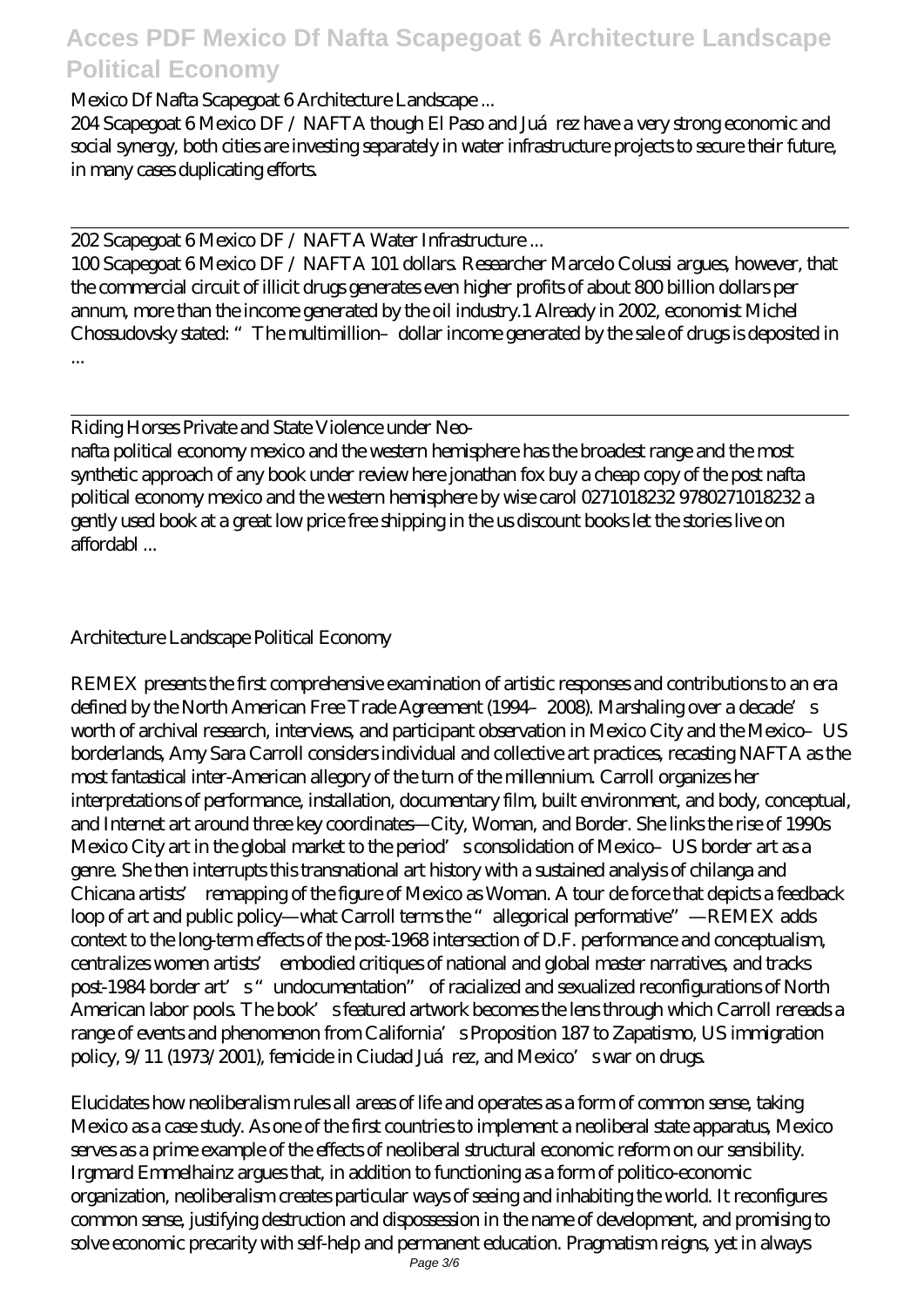aiming to maximize individual benefit and profit, such common sense fuels a culture of violence and erodes the distinction between life and death. Moreover, since 2018, with the election of a new Mexican president, neoliberalism has undergone what Emmelhainz calls "post-neoliberal conversion," intensifying extractavism and ushering in a novel form of moral, political, and intellectual hegemony rooted in class tensions and populism. Integrating theory with history and lived reality with art, film, and literary criticism, The Tyranny of Common Sense will appeal to academics and readers interested in the effects of neoliberalism and, now, post-neoliberalism in Mexico from a broader, global perspective. Irmgard Emmelhainz is the author of Jean-Luc Godard's Political Filmmaking.

An analysis of contemporary violence as the new commodity of today's hyper-consumerist stage of capitalism. "Death has become the most profitable business in existence." —from Gore Capitalism Written by the Tijuana activist intellectual Sayak Valencia, Gore Capitalism is a crucial essay that posits a decolonial, feminist philosophical approach to the outbreak of violence in Mexico and, more broadly, across the global regions of the Third World. Valencia argues that violence itself has become a product within hyper-consumerist neoliberal capitalism, and that tortured and mutilated bodies have become commodities to be traded and utilized for profit in an age of impunity and governmental austerity. In a lucid and transgressive voice, Valencia unravels the workings of the politics of death in the context of contemporary networks of hyper-consumption, the ups and downs of capital markets, drug trafficking, narcopower, and the impunity of the neoliberal state. She looks at the global rise of authoritarian governments, the erosion of civil society, the increasing violence against women, the deterioration of human rights, and the transformation of certain cities and regions into depopulated, ghostly settings for war. She offers a trenchant critique of masculinity and gender constructions in Mexico, linking their misogynist force to the booming trade in violence. This book is essential reading for anyone seeking to analyze the new landscapes of war. It provides novel categories that allow us to deconstruct what is happening, while proposing vital epistemological tools developed in the convulsive Third World border space of Tijuana.

First Published in 1999. Routledge is an imprint of Taylor & Francis, an informa company.

An account and analysis of the systematic murder of women and girls in the Mexican border town of Ciudad Juárez. In Ciudad Juarez, a territorial power normalized barbarism. This anomalous ecology mutated into a femicide machine: an apparatus that didn't just create the conditions for the murders of dozens of women and little girls, but developed the institutions that guarantee impunity for those crimes and even legalize them. A lawless city sponsored by a State in crisis. The facts speak for themselves. —from The Femicide Machine Best known to American readers for his cameo appearances as The Journalist in Roberto Bolano's 2666 and as a literary detective in Javier Marías's novel Dark Back of Time, Sergio González Rodríguez is one of Mexico's most important contemporary writers. He is the author of Bones in the Desert, the most definitive work on the murders of women and girls in Juárez, Mexico, as well as The Headless Man, a sharp meditation on the recurrent uses of symbolic violence; Infectious, a novel; and Original Evil, a long essay. The Femicide Machine is the first book by González Rodríguez to appear in English translation. Written especially for Semiotext(e) Intervention series, The Femicide Machine synthesizes González Rodríguez's documentation of the Juárez crimes, his analysis of the unique urban conditions in which they take place, and a discussion of the terror techniques of narco-warfare that have spread to both sides of the border. The result is a gripping polemic. The Femicide Machine probes the anarchic confluence of global capital with corrupt national politics and displaced, transient labor, and introduces the work of one of Mexico's most eminent writers to American readers.

How are the far-away, invisible landscapes where materials come from related to the highly visible, urban landscapes where those same materials are installed? Reciprocal Landscapes: Stories of Material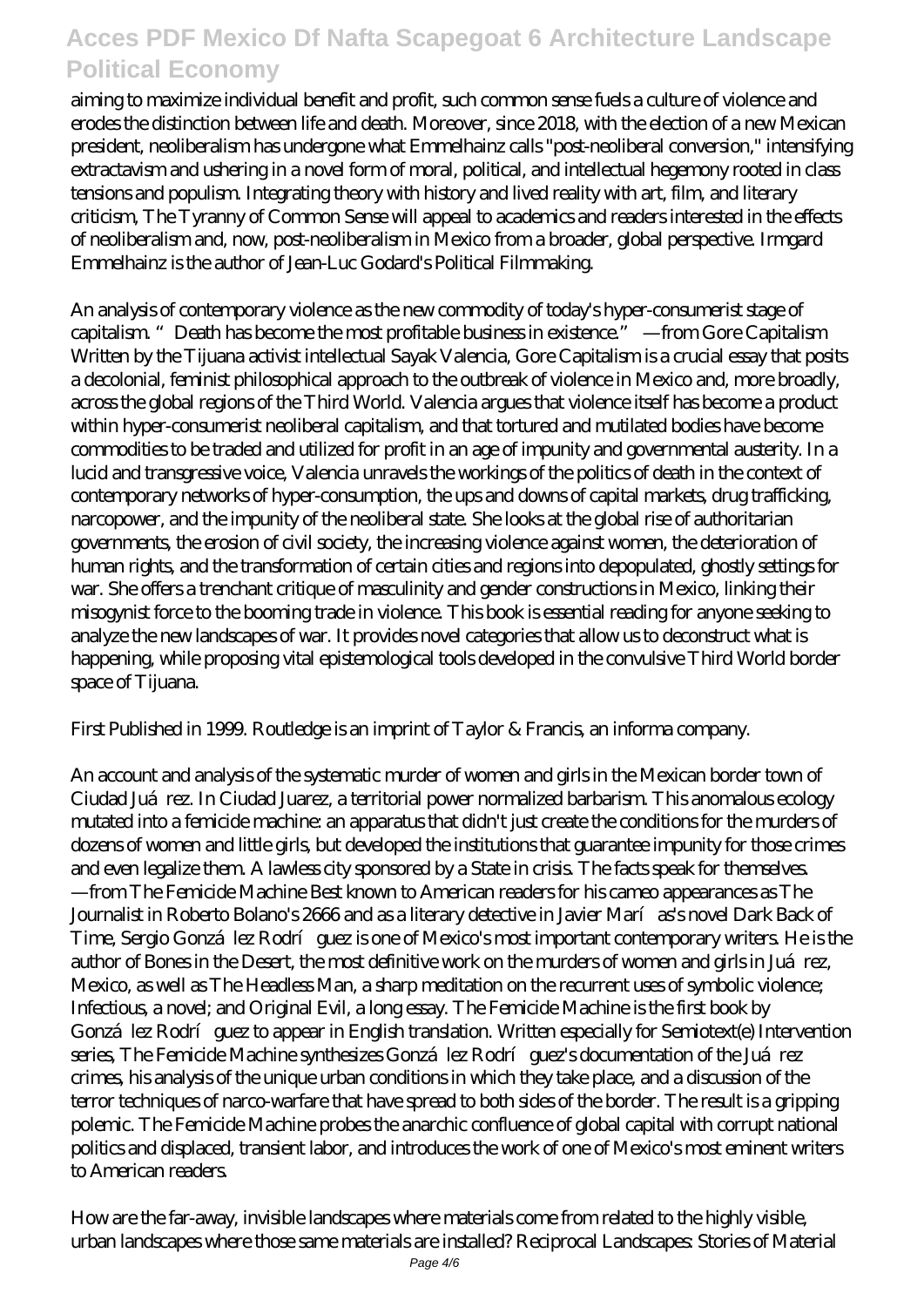Movements traces five everyday landscape construction materials – fertilizer, stone, steel, trees, and wood – from seminal public landscapes in New York City, back to where they came from. Drawing from archival documents, photographs, and field trips, the author brings these two separate landscapes – the material's source and the urban site where the material ended up – together, exploring themes of unequal ecological exchange, labor, and material flows. Each chapter follows a single material's movement: guano from Peru that landed in Central Park in the 1860s, granite from Maine that paved Broadway in the 1890s, structural steel from Pittsburgh that restructured Riverside Park in the 1930s, London plane street trees grown on Rikers Island by incarcerated workers that were planted on Seventh Avenue north of Central Park in the 1950s, and the popular tropical hardwood, ipe, from northern Brazil installed in the High Line in the 2000s. Reciprocal Landscapes: Stories of Material Movements considers the social, political, and ecological entanglements of material practice, challenging readers to think of materials not as inert products but as continuous with land and the people that shape them, and to reimagine forms of construction in solidarity with people, other species, and landscapes elsewhere.

For a century, economists have driven forward the cause of globalization in financial institutions, labour markets, and trade. Yet there have been consistent warning signs that a global economy and free trade might not always be advantageous. Where are the pressure points? What could be done about them?Dani Rodrik examines the back-story from its seventeenth-century origins through the milestones of the gold standard, the Bretton Woods Agreement, and the Washington Consensus, to the present day. Although economic globalization has enabled unprecedented levels of prosperity in advanced countries and has been a boon to hundreds of millions of poor workers in China and elsewhere in Asia, it is a concept that rests on shaky pillars, he contends. Its long-term sustainability is not a given.The heart of Rodrik>'s argument is a fundamental 'trilemma': that we cannot simultaneously pursue democracy, national self-determination, and economic globalization. Give too much power to governments, and you have protectionism. Give markets too much freedom, and you have an unstable world economy with little social and political support from those it is supposed to help. Rodrik argues for smart globalization, not maximum globalization.

Republican presidential candidate Donald J. Trump's sweeping proposals on international trade, if implemented, could unleash a trade war that would plunge the US economy into recession and cost more than 4 million private sector American jobs, according to an empirical analysis of the two candidates' trade agendas by the Peterson Institute for International Economics. Hillary Clinton, the Democratic candidate, has expressed skepticism about trade but does not advocate a change in the status quo. Marcus Noland, Tyler Moran, and Sherman Robinson employ a macroeconomic model to show that if Trump raises tariffs sharply on China, Mexico, and other trading partners, export-dependent US industries in the information technology, aerospace, and engineering sectors would be the most severely affected. But the shock resulting from Trump's proposed trade sanctions would also damage sectors not engaged directly in trade. In a separate legal analysis, Gary Clyde Hufbauer argues that there is ample precedent and scope for a US president to unilaterally raise tariffs as Trump has vowed to do as a centerpiece of his trade policy.

"The Trump Paradox: Migration, Trade and Racial Politics in US-Mexico Relations explores one of the most complex and unequal cross-border relations anywhere in the world, in the light of a twenty-first century political economy generally and the rise of Donald Trump in particular. The book examines current US-Mexico relations through state-of-the-art analysis by scholars from both Mexico and the United States, sometimes working on binational teams. Organized into four sections, the first two chapters frame the trade and migration paradoxes that inform the exploration of these issues in the rest of the book. Politics has paradoxically stirred racial resentment around immigrants just as immigration from Mexico has reached net zero and without consideration for the trillion plus contribution of Latinos to the US GD. Indeed, a dilemma for rich and aging societies like the United States is that for their